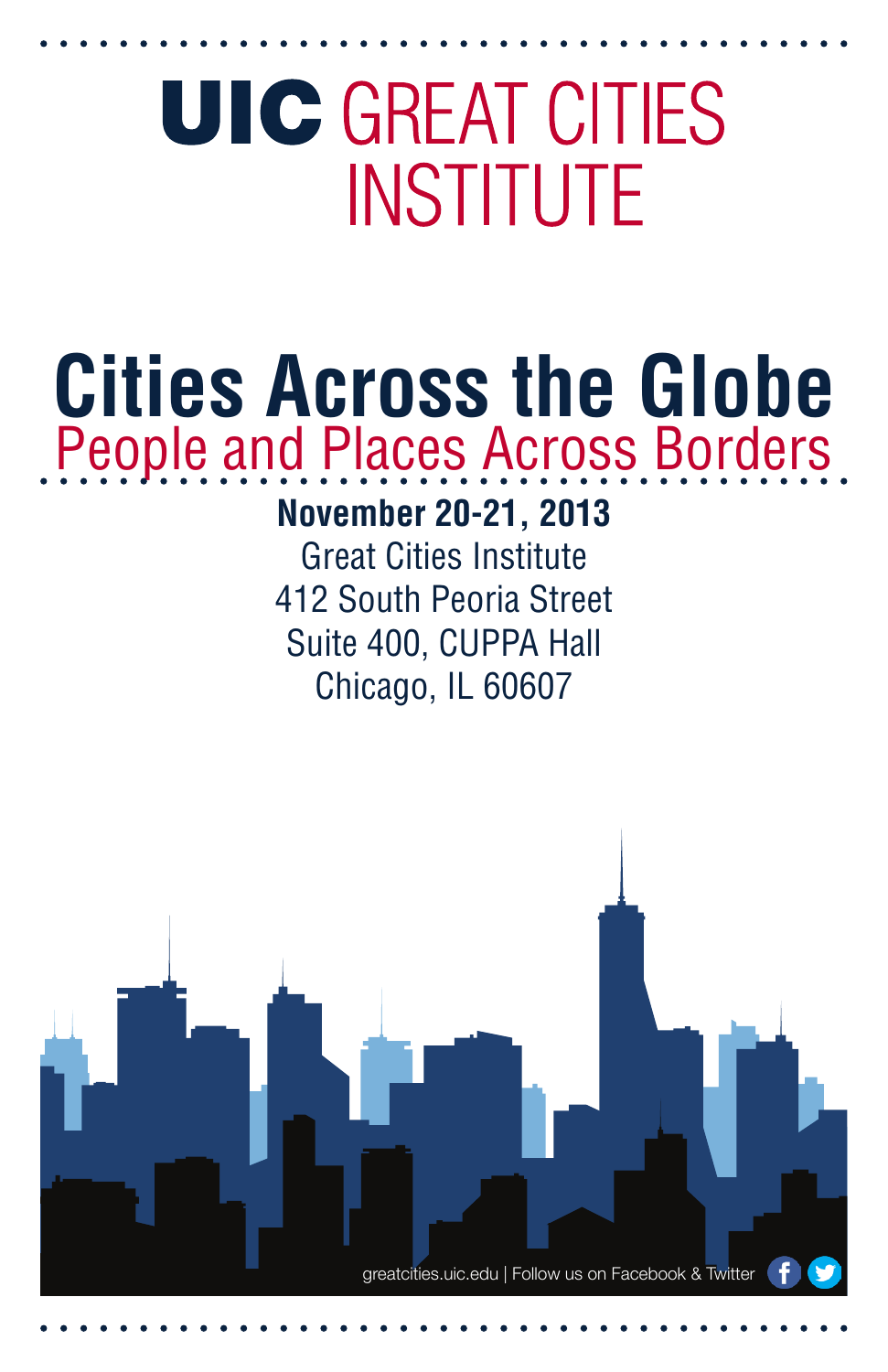This interdisciplinary symposium on cities across the globe launches the Great Cities Institute research cluster: *Dynamics of Global Mobility.* Spatial planning, public space, urban landscapes, economic restructuring, displacement and mobility, everyday insurgencies, youth engagement, safety and security, and the politics of neoliberalism are just some of the topics to be discussed in a roundtable format. You are invited and welcome to attend as much or as little of what promises to be a very exciting time with scholars from both UIC and other parts of the world.

> **Convener & Moderator:**  Teresa L. Córdova, Director UIC Great Cities Institute

**Discussants:** John-Jairo Betancur Urban Planning and Policy University of Illinois at Chicago

Tim Imeokparia Visiting Scholar, Great Cities Institute University of Illinois at Chicago

Lynette A. Jackson Gender and Women's Studies and African American Studies University of Illinois at Chicago

Pauline Lipman Educational Policy Studies, College of Education University of Illinois at Chicago

Patrisia Macias-Rojas Visiting Scholar, American Bar Association & UIC Institute for Research on Race and Public Policy

> Tingwei Zhang Urban Planning and Policy University of Illinois at Chicago

#### **Wednesday, November 20**

**Session I: 3:00 p.m. – 4:30 p.m.** *City and the Symbolic Politics of Neoliberalism in Central Europe*  Hana Cervinkova School of Education, University of Lower Silesia, Wroclaw, Poland and Institute of Ethnology of the Academy of Sciences of the Czech Republic, Prague

**Reception: 4:30 p.m. – 5:30 p.m.**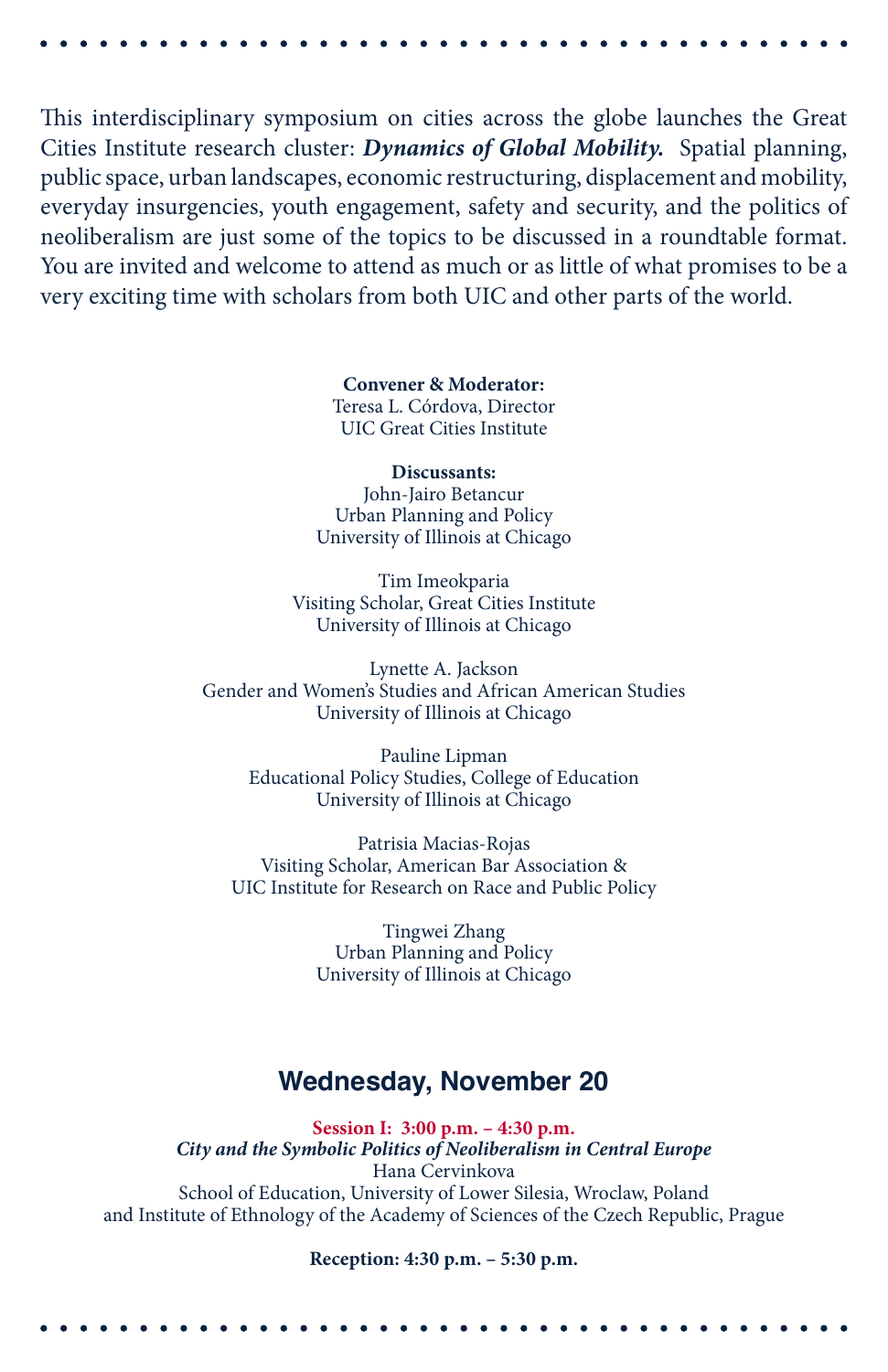#### **Thursday, November 21**

**Session II: 9:00 a.m. – 10:00 a.m.** *Resisting The Privatization of Public Space: Oaxaca, Mexico* Ivan Arenas Social Justice Initiative, University of Illinois at Chicago

*Myth to Megacity, the Urban Landscape Evolution of Mexico City* Moises Gonzales Community and Regional Planning, University of New Mexico

**Session III: 10:15 a.m. – 11:15 a.m.** *Neoliberalism, Urban Restructuring and the Battle for Hyderabad City* Sangeeta Kamat Department of Educational Policy, Research & Administration University of Massachusetts, Amherst

*Pursuing Fairness, Prosperity and Localism in a Superdiverse, Supercomplex, and Disassembled City* Deborah Youdell School of Education, University of Birmingham, U.K.

**Discussion I: 11:15 a.m. – 11:45 a.m.** *People and Places: Comparing Cities across the Globe*

**Lunch Session: 12:00 p.m. – 1:15 p.m. (Provided)** *Citizens in the Present: Youth Engagement in the Americas* Maria de los Angeles Torres Inter-University Program for Latino Research (IUPLR) Latin American and Latino Studies, University of Illinois at Chicago

**Session IV: 1:30 p.m. – 2:30 p.m.** *Internally Displaced Women in Medellin, Colombia: Food Insecurity, Violence, Health and Mobility* Elizabeth L. Sweet Department of Geography and Urban Studies, Temple University

*Violence, Infrapolitics and Everyday Insurgencies in Peri-Urban Mumbai* Tarini Bedi Great Cities Institute, 2013-2014 Research Scholar Department of Anthropology, University of Illinois at Chicago

**Session V: 2:30 p.m. – 3:30 p.m.**  *Policing Precariousness in South Africa and Palestine/Israel* Andy Clarno Great Cities Institute, 2013-2014 Research Scholar Department of Sociology, University of Illinois at Chicago

*Building a 'World Class Heritage City' in Jaipur, India: Resurgent Local Planning and Civic Pride or More of the Same?* Sanjeev Vidyarthi Urban Planning and Policy, University of Illinois at Chicago

**Discussion II: 3:30 p.m. – 5:00 p.m.** *People and Places: Comparing Cities across the Globe*

**Reception: 5:00 p.m. – 6:00 p.m.**